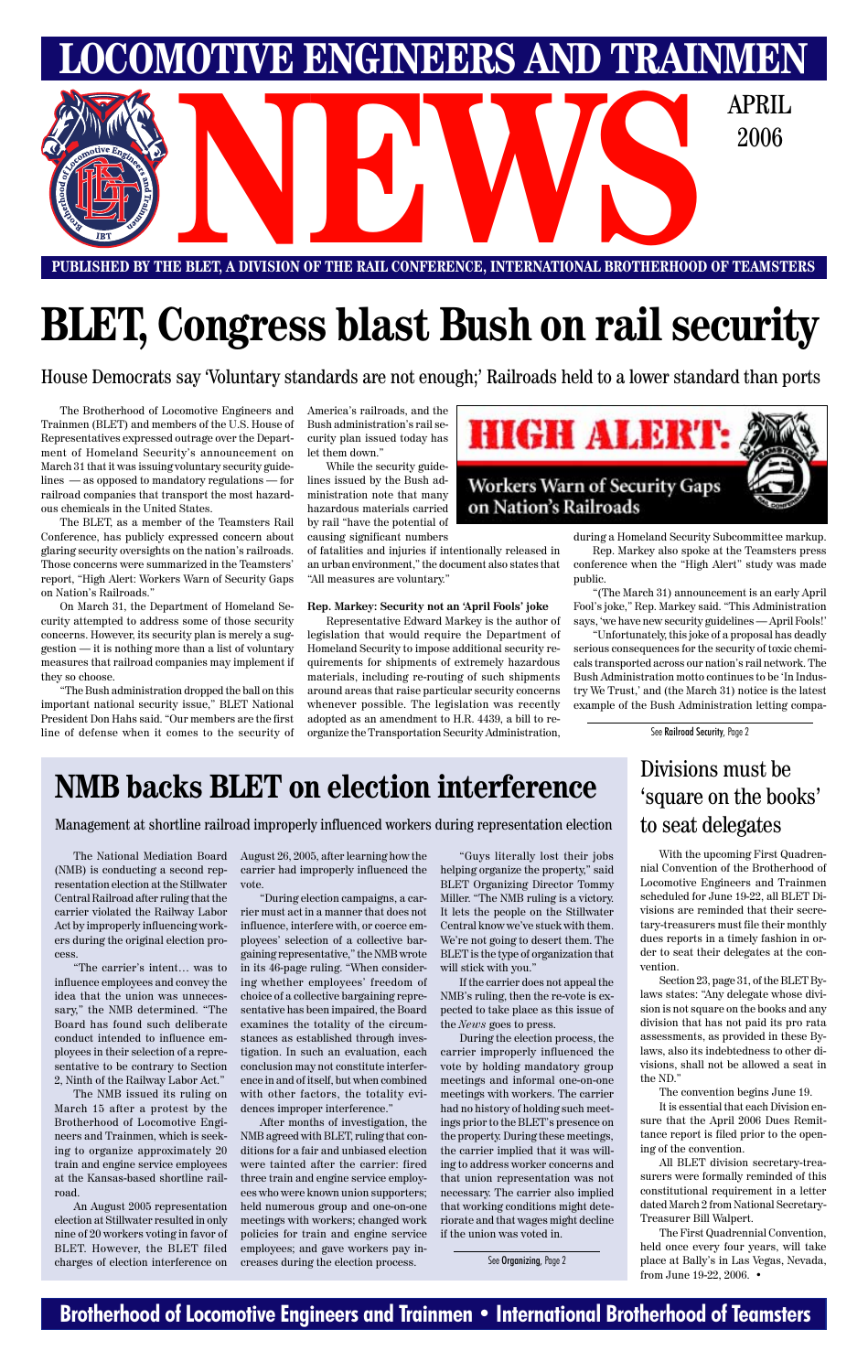## **BLET NEWS**

#### Locomotive Engineers & Conductors Mutual Protective Association

#### 535 Griswold • Suite 1210 Detroit, MI 48226-3689 **(800) 514-0010 • (313) 962-1512 FAX: (877) 633-1910 E-MAIL: lecmpa1910@lecmpa.org WEB: www.lecmpa.org** YOUR POSITION Rent Education Food Recreation Clothing Insurance Lodge Heat Dues Other Fumiture Obligations  $E.8C.M.P.$ *Job Protection Headquarters for Transportation Employees Since 1910*

nies decide just what security precautions should be taken. This Administration is doing nothing more than asking industry to do us a favor and

please protect the public — this is an abdication of its responsibility to the American people."

#### **The risks**

Each day hundreds of thousands of shipments of ex-

tremely hazardous materials travel through densely populated areas and near critical infrastructure such as bridges and power plants. Enough chlorine to kill 100,000 people in half an hour is routinely contained in a single rail tanker car that rolls right through crowded urban centers without adequate security protection.

In 2003, an Ohio-based Al Qaeda operative was arrested for plotting to collapse a bridge in New York City or derail a train in Washington, D.C. He has since pled guilty. Last year, an accidental crash of a Norfolk Southern train containing chlorine in Grantieville, S.C., killed 9 people and caused hospitalizations and widespread evacuations.

**House Democrats blast DHS** Democratic Members of the U.S. House of Representatives Committee on Homeland Security also blasted the Department of Homeland Security (DHS) for its failure to issue mandatory security standards for the nation's railroads

to safeguard the transportation of toxic chemicals.

Fifteen members of the Homeland Security Committee sent a letter to DHS Secretary Michael Chertoff on April 3, demanding an explanation why his department, on March 31, issued voluntary security guidelines for railroads instead of enforceable regula-

tions.

The Democrats also question why the railroads are not held to the same high security standards as other modes of

transportation.

### **Organizing**

"The Coast Guard already mandates security standards in our nation's ports, both to protect our economic infrastructure and to protect the people living nearby," the Committee wrote. "The Department should be doing the same thing

Following the mandatory group meetings, the carrier issued a document titled, "SLWC Items of Adjustment for Policy." Many of the "Items of Adjustment" went into effect immediately, addressing some of the workers' grievances expressed during the group meetings. Among the changes: the carrier began making bottled and filtered water available; job assignments were posted publicly for the first time; job assignments were rotated; and workers were guaranteed 40 hours of work per week. In addition to the work rule improvements, which the NMB ruled were implemented to influence the vote, the carrier also gave wage increases to 11 of 20 eligible voters.

The carrier could not prove that those wage increases were mandated in advance, which implies that the carrier granted them to influence the outcome of the election.

Headquartered in Pittsburg, Kan., the Stillwater Central is a subsidiary of Watco, a transportation company that owns 16 shortline railroads operating in 15 different states.

The Stillwater Central operates over 275 miles of track in Oklahoma, primarily handling mined, mineral, and industrial products.

"The BLET is pleased that we were able to bring about positive change, even though we are not their bargaining agent yet," Miller said. "The BLET is looking forward to the next representation election, and hopefully we can further enhance their wages, benefits and working conditions." •

for the elements of the rail system used to transport TIH (Toxic-By-Inhalation materials) and other hazardous materials."

Each day hundreds of thousands of rail shipments of extremely hazardous materials travel through densely

populated areas and near critical infrastructure such as bridges and power plants. Enough chlorine to kill 100,000 people in half an hour is routinely contained in a single rail tanker car that rolls

right through crowded urban centers without adequate security protection.

In the letter, dated April 3, the Committee members write: "We are extremely disappointed with your decision not to require railroads to meet certain security standards regarding the movement of toxicby-inhalation (TIH) materials by rail. Instead, you have decided to issue recommended security actions that are purely voluntary.

"It is time for your Department to take a more active role in securing our nation's rail systems. Terrorists have already targeted rail systems in the past few years."

The Democratic committee members also write: "Our nation depends on your Department to ensure there is some

> The BLET commends the Department of Transportation for its appointment of Jo Strang as Associate Administrator for Safety of the Federal Railroad Administration.

"We worked with Ms. Strang on many issues in the past at the NTSB and in her previous position at the FRA," BLET National President Don M. Hahs said. "I believe that she is an excellent person to fill this post and I look forward to working with her.

"The safety of our nation's railroads is a paramount concern for us. I hope that Ms. Strang continues to be a proactive voice for safety in the industry."

Ms. Strang has served as the FRA Acting Associate Administrator for Safety since October 30, 2005.

She will be primarily responsible for the FRA inspector force that identifies safety problems on the nation's railroads, enforces federal rail safety laws and regulations, and investigates train accidents. She also will play a key

#### Railroad Security Continued from Page 1

### **Bush administration drops the ball**

level of baseline security to prevent terrorist attacks on TIH materials transported by rail, and to reduce the consequences of such an attack. Voluntary standards are not enough."

The committee members argue that enforceable regula-

Continued from Page 1

tions need to be put in place, echoing the sentiments of the BLET and other rail labor organizations.

The Teamsters "High Alert" report, the Markey legislation and the House Democrats' letter is available at www.ble-t.org/security . •

### NMB sides with BLET in rare 'election interference' decision

role in rail safety research, the development of new regulations, and will report to FRA Administrator Joseph H. Boardman.

She previously served as FRA's Deputy Associate Administrator for Railroad Development, Acting Head of the Office of Research and Development, and Deputy Regional Administrator based in Chicago. In addition, she was an Associate Director for the National Transportation Safety Board's Office of Railroad, Pipeline, and Hazardous Materials, where she was responsible for railroad and transit accident investigations. Ms. Strang received a Master of Science degree in economics from Marquette University and a Bachelor's Degree in economics and geology from the University of Cincinnati. She was selected for the position by the Department of Transportation's Executive Resources Review Committee. She currently resides in Washington, D.C., with her husband Shobhik Chaudhuri. •

# BLET applauds appointment of Jo Strang to FRA safety post

**"It is time for your Department to take a more active role in securing our nation's rail systems."**

— House Democrats to the Department of Homeland Security Secretary Michael Chertoff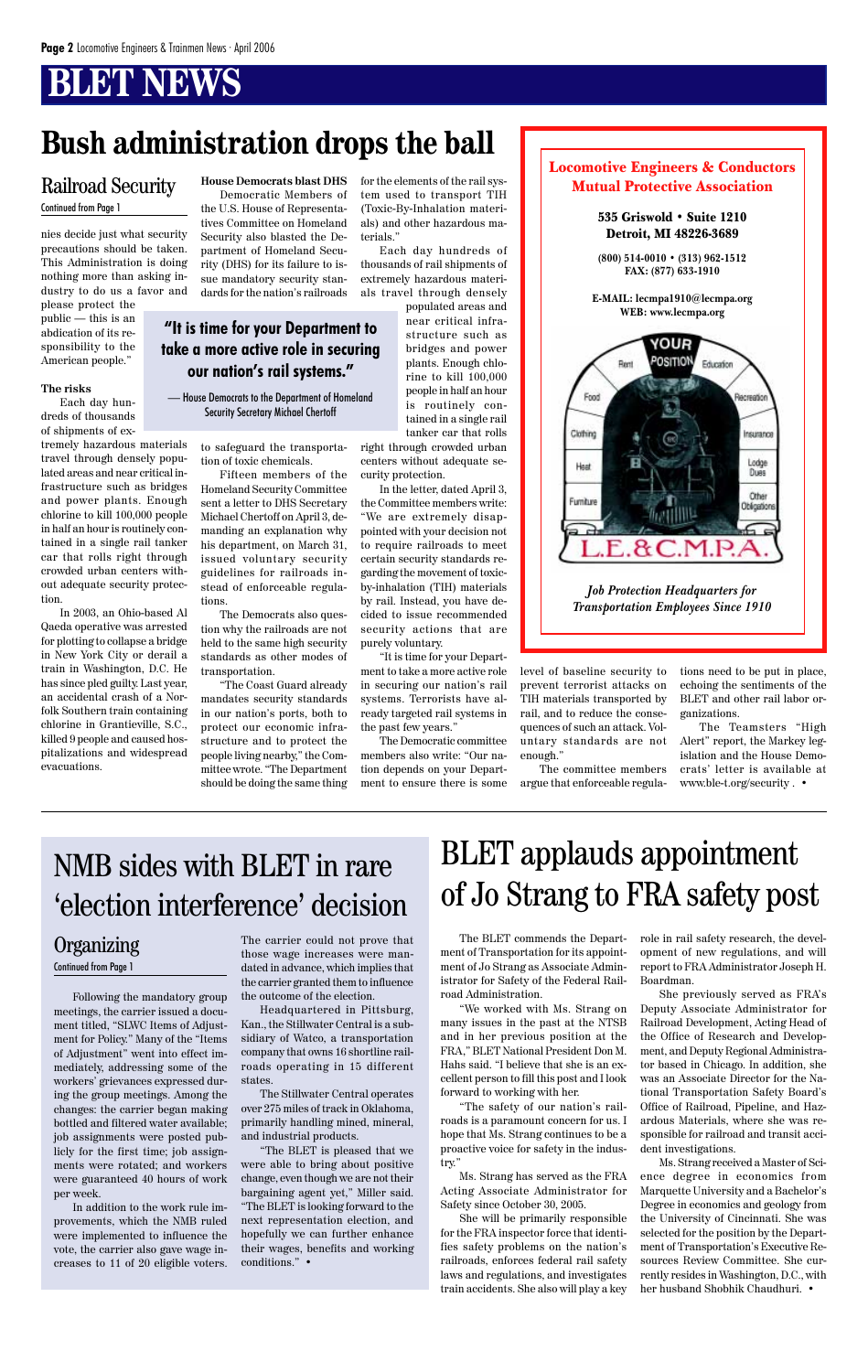# **BLET NEWS**

#### **By Becky Schneider**

*1st Vice President & U.S. National Legislative Representative, Grand International Auxiliary*

National and state legislative developments have a profound effect on the policies and operation of every indus-



try in today's modern world. Staying in touch with legislation that impacts the Railroad industry is one of the most important things that we can do as

spouses of railroad employees. We make a real difference.

The Legislative Department is relatively new in relation to how long the GIA has been around. It began in 1981, when Ruth Windham introduced a resolution for the position of National Legislative Representative (NLR) to be tied to the office of 2nd Vice President. She was the first member elected to the position. Since that time, the department has grown exponentially as more and more members understand and realize the importance and impact of laws passed by Congress. Because almost all railroad activities are governed by Federal laws and regulations, the only way to truly effectuate change is

at the national level.

In 1996, Mabel Grotzinger was elected 2nd Vice President and NLR. Because her home is located close to the BLET's Washington, D.C. office, and because of the working relationship

already developed with key players there, she became an integral part of that department, and was unofficially appointed to monitor hearings and developments concerning Amtrak. She jump-started the process of in depth education of GIA members as to the "goings on" in Washington, and how developments there affect our spouses and families. She also began the practice of setting a GIA Legislative Agenda.

The push to reform Railroad Retirement began under her watch, until she moved up to the position of Vice President in 2001 due to a vacancy. I was appointed to assume her duties as NLR, and vowed to make sure that what she had accomplished would not be lost. With her help and mentoring, I have been able to further expand the number and variety of GIA issues.

We continue to strive to keep our members abreast of areas of concern, including issues such as: remote control, positive train control, Amtrak, rail security, rail safety (including fatigue

> and hours of service), crossborder operations, as well as those areas which affect our member retirees, such as medicare and Railroad Retirement. In addition, when issues arise that affect our whole country, not just our members, such as Cam-

paign Finance Reform, we do our best to keep our members aware of what is happening in the ivory towers of the beltway.

As Sereena Hogan, 3rd Vice President pointed out in her article that appeared in the February issue of this publication, our best tool when addressing issues affecting railroaders and their families is grass roots mobilization. The GIA Legislative Department depends on our members to respond to calls for action in contacting elected representatives on specific issues as they arise. We rely on a timely and serious response in order to make a difference. Of course, the more voices that join together, the more noise we can make, and the more our legislators take notice. While the call for action goes out to our members, we also

spread the word among interested BLET members, as well as retiree's organizations, and other rail labor unions. A number of issues outside of the contractual ones are dictated by legislation, so we all have a stake in what happens in Washington, whether or not we are members of the GIA or another organization. That being said I encourage BLET and GIA members to talk to your co-workers and spouses and get involved. It only takes a couple of minutes to make a call that could make a big difference in your lives.

In recent years, our Legislative Department has expanded to include GIA State Legislative Representatives. The state program is still growing as more State Representatives are appointed. We are committed to making a difference at the state level as well as the national level.

As I near the end of my term as the GIA NLR, I believe we have accomplished a great deal and indeed have made a difference. I encourage each of you to add your voice to ours. When our voices come together with a united message for a common cause, we are powerful and we are heard.

Feel free to contact me at beckygia1@earthlink.net or (915) 581- 1373, or any International Officer to learn more about the GIA and how you can help to make a difference. •

# **Legislative issues should matter to us all**

*GIA Dialogue*

Two locomotive engineers are on their way back to work at the Kansas City Southern thanks to the efforts of the Brotherhood of Locomotive Engineers and Trainmen.

"The Brotherhood went to Federal court to get these brothers their jobs back," BLET National President Don Hahs said. "We did so and saw that they were reinstated with full back pay."

The BLET obtained a favorable ruling on March 14 in the U.S. District Court for the Central District of Illinois.

A new interactive spreadsheet that makes monthly auditing easier for State Legislative Boards, General Committees and Local Divisions is now available from the BLET's Education & Training Department.

The new interactive spreadsheet, available for download as a Microsoft Excel file, contains built-in formulas so that Secretary-Treasurers can simply input data and the spreadsheet will perform automatic calculations.

The monthly audits became required beginning in June of 2005 in order to comply with the Constitution of KCS had dismissed the engineers for alleged vandalism of company property. The BLET had previously ob-

tained First Division Award 26088, which reversed the dismissals and directed that they be reinstated.

However, Kansas City Southern refused to comply and tried to get the Award set

aside on grounds that the appeals filed on behalf of the two engineers were untimely handled on the property and before the Board. The Board rejected both of these procedural arguments and so did the Court.

> On both points, the Court held that the Board acted within its authority and did not exceed its jurisdiction when it interpreted the agreement's procedural provisions to allow the appeals.

"Right or wrong," the Court said, "(The Board's) interpretation is conclusive."

The carrier also argued that the Board's ruling was not supported by sufficient evidence, but the Court ruled "(The Board's) findings are not reviewable in that regard."

Another positive aspect of the BLET court victory is the fact that all BLET legal fees in this matter will be paid for by Kansas City Southern. Mike Wolly and Jeff Burritt of the law firm of Zwerdling, Paul, Kahn & Wolly, P.C. successfully argued the case on behalf of BLET. •



the International Brotherhood of Teamsters.

"The new interactive spreadsheet was developed to ease the workload of our Secretary-Treasurers," said BLET National Secretary-Treasurer Bill Walpert, who also heads the Education & Training Department. "Secretary-Treasurers from General Committees, State Legislative Boards and Local Divisions had input into the creation and development of this spreadsheet."

NST Walpert cautioned that the new form is still a beta version. He encouraged Secretary-Treasurers to test the spreadsheets prior to submitting final reports. Feedback or changes regarding the new form should be emailed to Ken Kroeger, Coordinator of the Education & Training Dept., at: Kroeger@ble-t.org.

The new reporting form, known as a "Trustees/Auditing Committee Report," can be downloaded here:

http://www.ble-t.org/ BLETAuditReport2006.xls

BLET Bylaws provide that divisions will be audited by "trustees" of the division. The vice president, local chairman and legislative representative are designated as "trustees" by the Bylaws.

The general committees and state legislative boards should be audited monthly by their respective auditing committees. The monthly audits do not require the convening of the auditing committees. The audits can be performed by mail, if necessary.

Once the monthly audit is performed, the records should be maintained at the division, general committee or state legislative board. There is no requirement to send the audit to the National Division or the IBT. •

### **Brotherhood helps members get back to work at KCS**

### Improved monthly audit form developed for BLET Divisions, SLBs, GCAs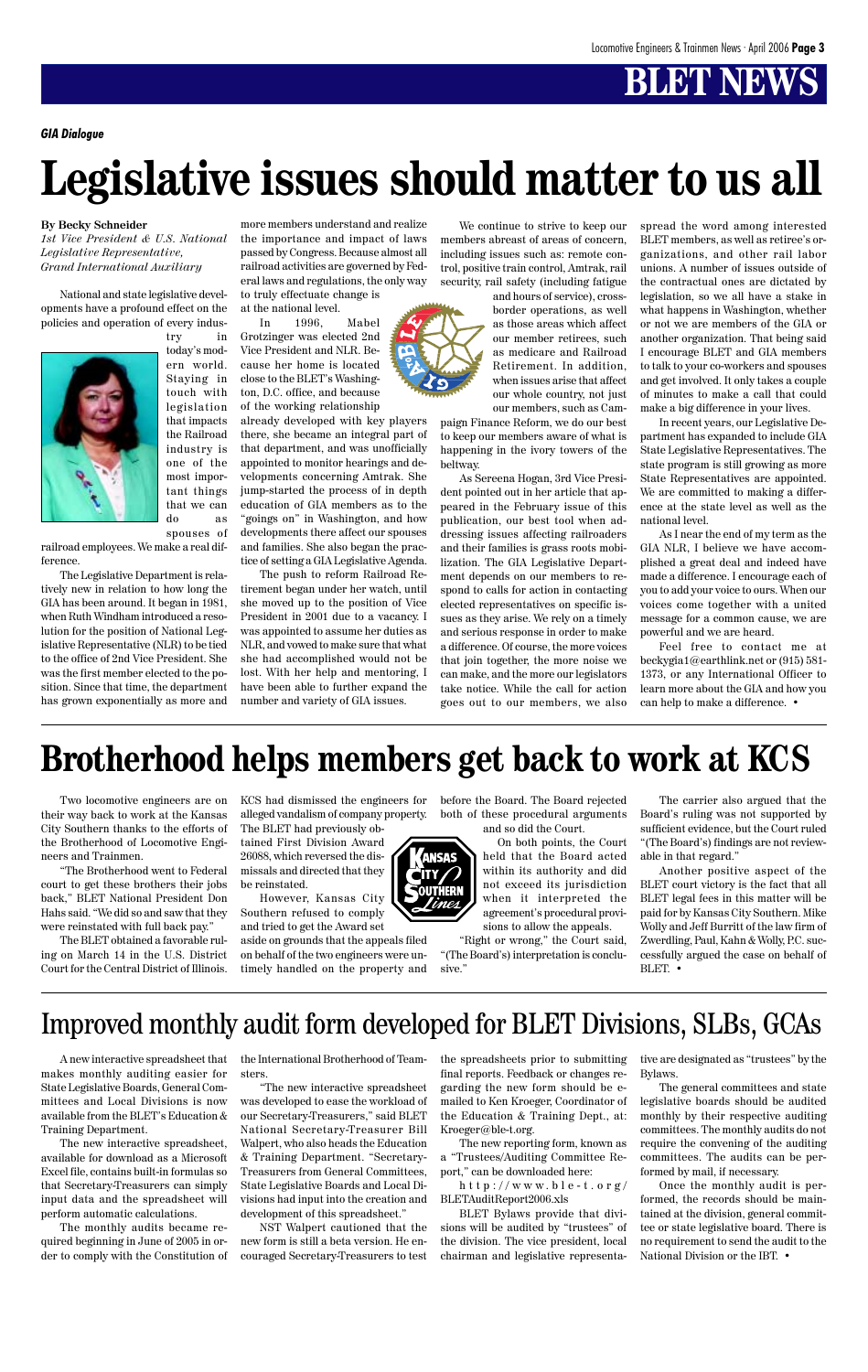## **BT NEWS**

*(The Calibre CPA Group, PLLC, issued the following bulletin to labor organizations on March 8.)*

In 1963, the Department of Labor (DOL) first approved Form LM-30 "Labor Organization Officer and Employee Report" and for over 40 years the Form has remained essentially unchanged. Recently, the DOL has taken steps to revise the Form and is actively enforcing filing for union officers and employees.

The Form must be received by the DOL within 90 days after the end of the officer's or employee's fiscal year, typically December 31. Therefore, the 2005 filing must be completed on or by March 31, 2006. Although the DOL has no authority to grant extensions of the statutory filing deadlines, the Office of Labor-Management Standards (OLMS) recently granted a grace period so that reports filed on or before May 15, 2006 will be considered "on time." The OLMS will not take any enforcement action unless the report is received after this date. Non-filing individuals will be subject to criminal penalties for willful fail-

ure to file.

Since another filing year has ended and the Form is due, we thought this would be a good time to review the filing requirements. We will also review the reporting change that was made by the DOL in November 2005.

#### **Who Has to File?**

Other than an employee exclusively performing clerical or custodial services, Form LM-30 is required to be filed by any officer or employee of a labor organization who has reportable transactions or interests. Remember, the Form is not filed by the labor union and is not a filing of the labor union. Rather, it is an informational declaration of reportable transactions filed by an individual of the union. No filing is required if you have no reportable transactions.

Reportable transactions or interests can occur when an officer or employee or his/her spouse or minor child, either directly or indirectly, hold any legal or equitable interest or engage in any transactions (including loans) of the type described in Section 202 of the LMRDA. Section 202 of LMRDA lists six types of reportable transactions or interests involving dealings with three specific groups of employers, businesses, or individuals, as follows:

A. Any employer whose employees your labor organization represents;

B. Any business which deals with the business of an employer whose employees your labor organization represents or is actively seeking to represent, and any business which deals with your labor organization, or with a trust in which your labor organization is interested; or

C. Any employer (other than an employer covered in groups A and B above) or any labor relations consultant to an employer.

Subsequently, Form LM-30 is divided into the above groups of entities. Most union officers or employees may have reportable transactions that will require filing from group B. Transactions will include meals, entertainment, and gifts from the service providers to the union and from service providers to any trust in which the union is interested. There is a "de minimis" exemption to the reporting requirements of Form LM-30. Guidance previously issued by the OLMS described a de minimis item with a value of \$25 or less. In addition, the item given must be "under circumstances and terms unrelated to the filer's status in a labor organization" and must be "sporadic or occasional."

In November 2005, the OLMS increased the dollar amount of the de

minimis exemption to \$250. This new exemption amount applies to your 2005 LM-30 filing. However, if the aggregate value of multiple transactions from a single employer or business to a single union officer or employee exceeds \$250 in a fiscal year, the transactions will no longer be treated as de minimis and the aggregate value of the transactions must be reported in detail on the LM-30. Gifts or loans from multiple employees of one employer should be treated as originating from a single employer when calculating whether the \$250 threshold has been exceeded.

#### **Revised Form LM-30?**

On August 29, 2005, the OLMS published a proposed revised Form LM-30 and instructions, designed in a similar format to the revised Form LM-2. The comment period for the revised Form and instructions expired on October 28, 2005. The OLMS then extended the comment period for 90 days (and this extension expired on January 26, 2006). To date there has been no information from the OLMS concerning the comments received or when a revised Form will take effect. Until we hear further from the OLMS, we recommend union officers and employees use the original Form. This version of the Form shows an expiration date of November 30, 2006 on the top right-hand corner.

#### **Form LM-10**

Similar to Form LM-30 filers, employers will now have to file Form LM-10 "Employer Report" with the DOL disclosing certain specified financial dealings with a union or officer, agent, shop steward, employee or other representative of a union. The LM-10 is due within 90 days after the year end of the employer. However, the OLMS has also announced a grace period for Form LM-10 of May 15, 2006 for employers with a December 31 year end. Although the LM-10 is not identical to the LM-30 it will report much of the same information that is required on the LM-30.

#### **Resources and Reminders**

Additional information about Form LM-30 can be found on the DOL website at www.dol.gov/esa/olms\_org.htm. On the right-hand side of website is a section for "Forms Download." Under this heading, click on "All Other Forms." Scroll down the page to the Form LM-30. From here you can download a PDF or HTML version of the Form and its instructions. You can also find various articles about the Form, examples of reporting, and how to file it under the "Quick Links" section of the home page.

As a final note, remember that if you have any reportable transactions or interests the LM-30 must be received by the DOL no later than May 15, 2006 for the year ended December 31, 2005.

#### **About Calibre CPA Group**

Calibre CPA Group was founded on a commitment "to provide services of a superior calibre." Our firm is staffed with over 80 employees who provide value-added audit, accounting, tax, consulting, and technology services to the labor union community. It's through our experience working with hundreds of labor organizations at the local, regional, and national levels, that we've developed a familiarity with best practices in internal, administrative, and accounting controls. Our specialized audit programs are focused on identifying recommendations pertaining to strengthening internal controls and enhancing administrative efficiencies. For more information about our firm and our unique services for organized labor, please visit our website at www.calibrecpa.com or call (866) 464- 2839. •

Duane C. Wetsch, a member of BLET Division 195 in Forsyth, Mont., was recently named Safety Employee of the Year by employees in BNSF Railway's Yellowstone Safety Team.

"Duane shows up every day with a good attitude and ready to help anyone who needs it. He makes sure the job gets done, and he makes sure it's done safely," his anonymous nominator's letter said.

Brother Westch is a long-time member of the BLET, having been initiated in November 1975, and holding continuous membership since then. He has also served for more than 20 years as Secretary-Treasurer of the Montana State Legislative Board, as well as serving as Legislative Representative from his home division.

"I was pleased to learn of the award given to Brother Wetsch," said Montana State Legislative Board Chairman Craig Gilchrist. "I have known him for many years, and he approaches his work on the railroad earnestly, the same way he does his work in the union."

For the 15th year in a row, the safety team invited employees and their spouses to a recognition dinner at the Forsyth (Montana) Country Club. The event is held to show appreciation for every employee who worked through the previous year without injury, according to Howard Tait, BNSF's trainmaster in Forsyth, Mont.

While the event provides an opportunity to recognize some of the safest and best employees on the system, collectively, it also gives employees a chance to acknowledge their co-workers' outstanding leadership in safety.

This year's winners received a BNSF coat, their names on a plaque and a clock. Employees nominated co-workers with anonymous letters, describing why they should receive the award.

The team also recognized Glen Greer, conductor on local M7101, as the TY&E Employee of the Year. He was nominated for "his attitude toward new hires. He mentors them in all parts of their workday. Glen is always helping to get them up to speed." •

## **BLET member is BNSF's Safety Employee of the Year**



Congratulations to Brother Duane C. Wetsch, left, who was recently named Safety Employee of the Year by BNSF Railway's Yellowstone Safety Team in Montana. He has been a member of the Brotherhood since 1975 and has served as Secretary-Treasurer of the Montana State Legislative Board for more than 20 years. He is presented with an honorary plaque by BNSF Trainmaster Howard Tait.

### Brother Duane C. Wetsch recognized by peers for good attitude, dedication to safe operations

### DOL changes deadline for LM-30 reporting from March 31 to May 15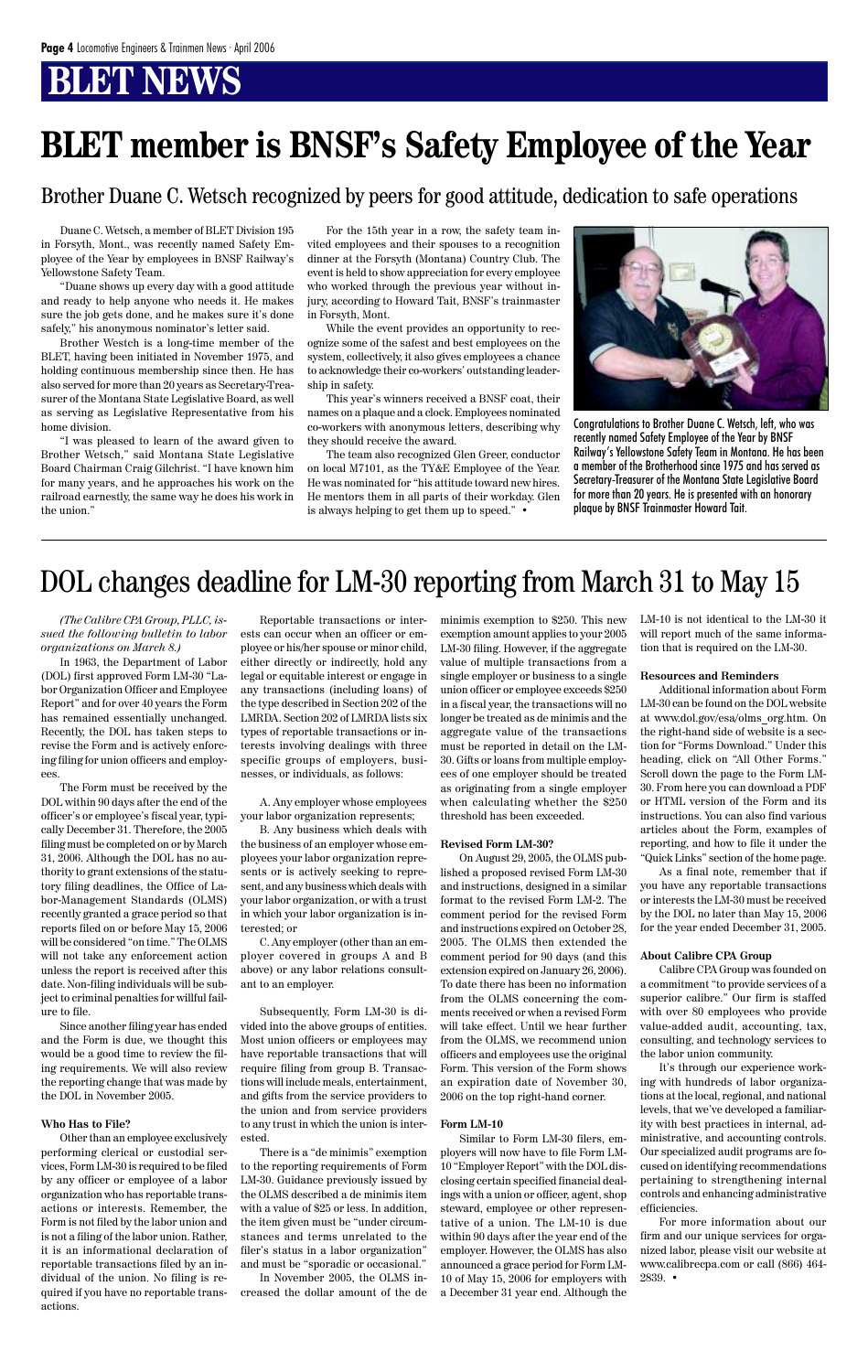# **DESIGNATED LEGAL COUNSEL**

#### **ARKANSAS**

Kujawski & Nowak, P.C. 201 W. Broadway, Suite E N. Little Rock, AR 72114 (501) 372-8047 or (800) 624-4571 Fax: (501) 372-4379 Website: <www.kujawski-nowak.com> John P. Kujawski

#### **CALIFORNIA**

The Crow Law Firm 700 "E" Street Sacramento, CA 95814-1230 (916) 441-2980 or (800) 795-6555 Fax: (916) 441-3846 Email: <Dfrias@crowlaw.com> Joseph J. Weninger

Kaplan Law Corporation 5909 West Third Street Los Angeles, CA 90036 (323) 930-2744 or (800) 552-7526 Fax: (323) 930-1476 Website: <www.kaplanlawcorp.com> Jay A. Kaplan

Pfiester Law Corporation 2000 Riverside Drive Los Angeles, CA 90039 (323) 662-6400 or (800) 344-3352 Fax: (323) 669-8549 Website: <www.pfiesterlaw.com> R. Edward Pfiester Jr.

#### **FLORIDA**

Moody, Strople, Kloeppel, Basilone & Higginbotham, Inc. 1400 Baymeadows Way, Suite 105 Jacksonville, FL 32256 (904) 256-0018 or (800) 813-8608 Fax: (904) 256-0019 Website: <www.moodyrrlaw.com> Willard J. Moody Jr.

Sams & Hollon, P.A. Baywood Center 9424 Baymeadows Road, Suite 160 Jacksonville, FL 32256 (904) 737-1995 or (800) 327-4552 Fax: (904) 737-3838 Alva Hollon Jr.

#### **GEORGIA**

Matthews & Steel

15 Piedmont Center, Suite 1560 3575 Piedmont Rd. NE Atlanta, GA 30305 (404) 264-1292 or (800) 776-0098 Fax: (404) 264-0161 John D. Steel

Jones & Granger 1201 Peachtree Street, NE 400 Colony Square, Suite 1900 Atlanta, GA 30361 (404) 522-4414 or (800) 628-6470 Fax: (404) 872-9430 Email: <btra@jonesgranger.com> Robert M. Tramuto

Taylor, Harp & Caller P.O. Box 2645, The Corporate Center Suite 900, 233 12th St. Columbus, GA 31902-2645 (706) 323-7711 or (800) 422-3352 Fax: (706) 323-7544 Email: <HarpRailLaw@aol.com> J. Anderson "Andy" Harp

**Our union has designated attorneys who are qualified to serve as counsel for BLET members in accordance with the Federal Employers' Liability Act (FELA) governing workplace accidents.**

**In the event of an injury or death and before reaching any settlement with a railroad, members or surviving families should contact an attorney listed to get competent advice concerning their legal rights under the FELA.**

**In addition, if you or any members of your family have questions concerning medical malpractice, product liability or other types of injury cases, please don't hesitate to contact one of these law firms for a consultation concerning your rights and remedies.**

> **ILLINOIS** Blunt & Associates, Ltd. 60 Edwardsville Professional Park, P.O. Box 373 Edwardsville, IL 62025 (618) 656-7744 or (800) 323-5538 Fax: (618) 656-7849 Email: <michaelb@bluntlaw.com> David L. Blunt

Daniel J. Downes, P.C. 111 W. Washington St., Suite 1100 Chicago, IL 60601 (312) 781-1852 or (800) 624-2121 Fax: (312) 781-1854 Email: <dan@dandownes.com> Website: <www.feladownes.com> Daniel J. Downes

Kujawski & Nowak, P.C. 1331 Park Plaza Drive, Suite 2 O'Fallon, IL 62269-1764 (618) 622-3600 or (800) 624-4571 Fax: (618) 622-3700 Website: <kujawski-nowak.com> John P. Kujawski

Sands & Associates 33 North Dearborn St., Suite 1630 Chicago, IL 60602 (312) 236-4980 or (800) 832-1999 Fax: (312) 236-1711 Email: <jssands@ameritech.net> John C. Sands

Schlichter, Bogard & Denton 2661 North Illinois, Suite 187 Swansea, IL 62226 (800) 873-5297 Fax: (314) 621-7151 Email: <jschlichter@uselaws.com> Jerome J. Schlichter

#### **LOUISIANA**

Davis•Saunders Law Firm 3113 Sixteenth St. New Orleans (Metairie), LA 70002 (504) 837-9525 or (800) 321-7815 Fax: (504) 834-8869 Website: <www.davissaunders.com> Email:<Benbsaunders@aol.com> Ben B. Saunders

**MICHIGAN**

E.J. Leizerman & Associates 24750 Lasher Road Southfield, MI 48034 (313) 962-3666 or (800) 628-4500 Fax: (419) 243-8200 E.J. Leizerman

#### **MINNESOTA**

Hunegs, Stone, LeNeave, Kvas & Thornton 1650 International Centre 900 Second Ave. South Minneapolis, MN 55402 (612) 339-4511 or (800) 328-4340 Fax: (612) 339-5150 Website: <www.hunegslaw.com> Email: <RleNeave@Hunegslaw.com> Randal W. LeNeave

Ingebritson & Associates, P.A. Medical Arts Building, Suite 1025 825 Nicollet Mall Minneapolis, MN 55402 (612) 340-8290 or (800) 282-6393 Fax: (612) 342-2990 Website: <www.ingebritson.com> Russell A. Ingebritson

Yaeger, Jungbauer & Barczak, PLC 745 Kasota Ave. SE Minneapolis, MN 55414 (612) 333-6371 or (800) 435-7888 Fax: (612) 333-3619 Website: <www.yjblaw.com> Email: <wjungbauer@yjblaw.com> William G. Jungbauer

#### **MISSOURI**

Hubbell, Peak, O'Neal, Napier & Leach 30 West Pershing Road, Suite 350 Kansas City, MO 64108-2463 (816) 221-5666 or (800) 821-5257 Fax: (816) 221-5259 Gene Napier

Bauer & Baebler, P.C. 1010 Market Street, Suite 350 St. Louis, MO 63101 (314) 241-7700 or (800) 682-4529 Fax: (314) 241-0003 Website: <www.RailLaw.com> Joseph L. Bauer, Esq.

Schlichter, Bogard & Denton 100 S. 4th St., Suite 900 St. Louis, MO 63102 (314) 621-6115 or (800) 873-5297 Fax: (314) 621-7151 Email: <jschlichter@uselaws.com> Jerome J. Schlichter

Rathmann & O'Brien, L.L.C. 1031 Lami Street St. Louis, MO 63104 (314) 773-3456 or (800) 238-4122 Fax: (314) 773-7238 Dennis T. Rathmann

Yaeger, Jungbauer & Barczak, PLC 1010 Market St., Suite 1440 St. Louis, Missouri 63101 (314) 621-1775 or (800) 878-4074 Fax: (314) 621-4688 Website: <www.yjblaw.com> Email: <wjungbauer@yjblaw.com> William G. Jungbauer

#### **NEW YORK**

Collins & Collins 267 North St. Buffalo, NY 14201 (716) 885-9700 or (800) 933-8195 Fax: (716) 885-9770 John F. Collins

#### **OHIO**

E.J. Leizerman & Associates, LLC 717 Madison Ave. Toledo, OH 43624 (419) 243-1010 or (800) 843-3352 Fax: (419) 243-8200 E.J. Leizerman

#### **OREGON**

Rose, Senders & Bovarnick, LLP 1205 N.W. 25th Ave. Portland, OR 97210 (503) 227-2486 or (800) 998-9776 Fax: (503) 226-3131 Paul S. Bovarnick

#### **PENNSYLVANIA**

Coffey, Kaye, Myers & Olley Suite 718, Two Bala Plaza Bala Cynwyd, PA 19004 (610) 668-9800 or (800) 334-2500 Fax: (610) 667-3352 Email: <mikeolley@comcast.net> Michael J. Olley

Keller & Goggin, P.C. 1528 Walnut Street, Suite 1900 Philadelphia, PA 19102 (215) 735-8780 or (800) 666-FELA Fax: (215) 735-5126 Website: < www.keller-goggin.com> William L. Keller

#### **TEXAS**

Jones & Granger 10000 Memorial Drive, Suite 888 Houston, TX 77210 (713) 668-0230 or (800) 231-3359 Fax: (713) 956-7139 Email: <br/>  $<$ btra@jonesgranger.com $>$ Robert M. Tramuto

The Cartall Law Firm 7551 Callaghan Road, Suite 350 San Antonio, TX 78229 (210) 344-1111 Fax: (210) 344-5844 Bryan P. Cartall, Esq.

#### **UTAH**

Hatch, James & Dodge 10 West Broadway, Suite 400 Salt Lake City, UT 84101 (801) 363-6363 or (800) 574-6310 Fax: (801) 363-6666 Email: <bhatch@hjdlaw.com> Brent O. Hatch

#### **VIRGINIA**

Moody, Strople, Kloeppel, Basilone & Higginbotham, Inc. 500 Crawford St., Suite 300 P.O. Box 1138 Portsmouth, VA 23705 (757) 393-4093 or (800) 368-1033 Fax: (757) 397-7257 Website: <www.moodyrrlaw.com> Willard J. Moody Jr.

Rutter Mills 160 West Brambleton Ave. Norfolk, VA 23510 (757) 622-5000 or (800) 933-5879 Fax: (757) 623-9189 C. Arthur Rutter, III

Hajek, Shapiro, Cooper & Lewis, PC 1294 Diamond Springs Road Virginia Beach, VA 23455 (757) 460-7776 or (800) 752-0042 Fax: (757) 460-3428 Website: <www.hsinjurylaw.com> Richard N. Shapiro

#### **WASHINGTON**

Kargianis, Watkins LLP PS Columbia Center 701 5th Ave., Suite 4760 (206) 624-5370 or (800) 424-3352 Fax: (206) 448-7950 George Kargianis

Hunegs, Stone, LeNeave, Kvas & Thornton 1000 Second Avenue, Suite 3310 Seattle, WA 98104-4340 (206) 621-0600, (800) 328-4340 or (800) 525-3352 Fax: (206) 621-6443 Website: <www.hunegslaw.com> Email: <RleNeave@Hunegslaw.com> Randal W. LeNeave •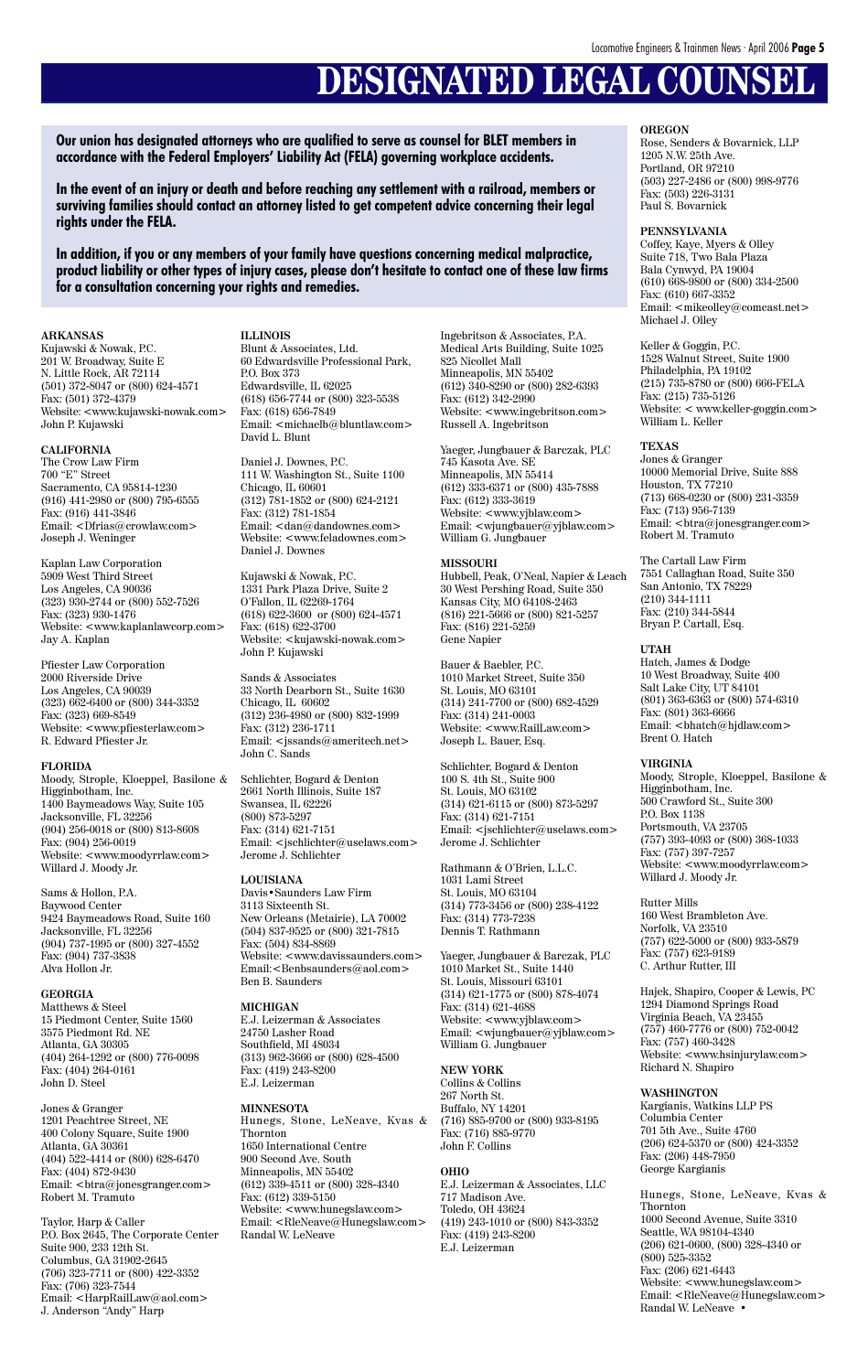### **BLET NEWS**

Many railroad employees have at some time served in the Armed Forces of the United States. Under certain conditions, their military service may be credited as rail service under the Railroad Retirement Act.

The following questions and answers provide information on how military service may be credited towards railroad retirement benefits.

#### **1. Under what conditions can military service be credited as railroad service?**

The intent behind the crediting of military service under the Railroad Retirement Act is to prevent career railroad employees from losing retirement credits while performing active duty military service during a war or national emergency period. Therefore, to be creditable as railroad service under the Railroad Retirement Act, active duty service in the U.S. Armed Forces must be preceded by railroad service in the same or preceding calendar year. With the exceptions noted later, the employee must also have entered military service when the United States was at war or in a state of national emergency or have served in the Armed Forces involuntarily. Military service is involuntary when an employee is required by law, such as Selective Service System conscription or troop call-up from a reserve unit, to leave railroad service to perform active duty military service.

Only active duty military service is creditable under the Railroad Retirement Act. A person is considered to have been on active duty while commissioned or enrolled in the active service of the Armed Forces of the United States (including the U.S. Coast Guard); or while ordered to Federal active duty from any reserve component of the uniformed Armed Forces.

**2. What are some examples of creditable service performed by a member of a reserve component, such as the Army Reserve?**

Any military service a reservist was required to perform as a result of a callup to active duty, such as during the current partial mobilization, would be creditable under the Railroad Retirement Act, so long as the military service was preceded by railroad service in the same or preceding year.

Annual training duty as a member of a reserve component of a uniformed service is also considered active duty and may be creditable, provided the employee service requirement is met. The period of active duty for training also includes authorized travel time to and from any such training duty. However, weekend alone or evening reserve duty is not creditable.

Active duty in a State National Guard or State Air National Guard unit may be creditable only while the reservist was called to Federal active duty by the Congress or President of the United States. Emergency call-up of the National Guard by a governor for riot or flood control would not be creditable.

#### **3. What are the dates of the war or national emergency periods?**

The creditable periods that affect current retirements are:

• September 8, 1939, through June 14, 1948.

• December 16, 1950, through September 14, 1978.

• August 2, 1990, to date as yet undetermined.

If military service began during a war or national emergency period, any active duty service the employee was required to continue in beyond the end of the war or national emergency is creditable, except that voluntary service extending beyond September 14, 1978, is not creditable.

Railroad workers who voluntarily served in the Armed Forces between June 15, 1948, and December 15, 1950, when there was no declared national state of emergency, can be given railroad retirement credit for their military service if they:

• performed railroad service in the year they entered or the year before they entered military service, and;

• returned to rail service in the year their military service ended or in the following year, and;

• had no intervening nonrailroad employment.

**4. How can military service be used to increase benefits paid by the Railroad Retirement Board?**

Railroad retirement annuities are based on length of service and earnings. If military service is creditable as railroad service, a person will receive additional compensation credits for each month of creditable military service and railroad service credit for each active military service month not already credited by actual railroad service.

Creditable military service may be used in addition to regular railroad service to meet certain service requirements, such as the basic 10-year or 5 year service requirements for a regular annuity, the 20-year requirement for an occupational disability annuity before age 60, the 25-year requirement for a supplemental annuity, or the 30-year requirement for early retirement benefits.

#### **5. Can United States Merchant Marine service be creditable for railroad retirement purposes?**

No. Service with the Merchant Marine or civilian employment with the Department of Defense is not creditable, even if performed in wartime.

**6. Are railroad retirement annuities based in part on military service credits reduced if other benefits, such as military service pensions or payments from the Department of Veterans Affairs, are also payable on the basis of the same military service?**

No. While railroad retirement employee annuities are subject to reductions for dual entitlement to social security benefits and, under certain conditions, Federal, State, or local government pensions, as well as certain other payments, railroad retirement employee annuities are always exempt from reduction for military service pensions or payments by the Department of Veterans Affairs.

#### **7. Are the unemployment and sickness benefits payable by the Railroad Retirement Board affected if an employee is also receiving a military service pension?**

Yes. The unemployment and sickness benefits payable by the Board are affected if a claimant is also receiving a military service pension. However, payments made by the Department of Veterans Affairs will not affect railroad unemployment or sickness benefits.

When a claimant is receiving a military service pension or benefits under any social insurance law for days in which he or she is entitled to benefits under the Railroad Unemployment Insurance Act, railroad unemployment or sickness benefits are payable only to the extent to which they exceed the other payments for those days. In many cases, the amount of a military service pension precludes the payment of unemployment or sickness benefits by the Board. Examples of other such social insurance payments are civil service pensions, firefighters' and police pensions, and workers' compensation payments. Claimants should report all such payments promptly to avoid having to refund benefits later.

#### **8. Can proof of military service be filed in advance of retirement?**

Railroad employees are encouraged to file proofs of their military service well in advance of retirement. The information will be recorded and stored electronically until they actually retire. This will expedite the annuity application process and avoid any delays resulting from inadequate proofs.

If employees do not have an official record of their military service, their local Railroad Retirement Board office will explain how to get acceptable evidence. All evidence brought or mailed to a Board office will be handled carefully and returned promptly.

#### **9. How can an employee get more information about the crediting of military service by the Railroad Retirement Board?**

For more information, an employee should contact the nearest office of the Railroad Retirement Board. Most Board offices are open to the public from 9:00 a.m. to 3:30 p.m., Monday through Friday, except on Federal holidays.

Employees can find the address and phone number of the Board office serving their area by calling the automated toll-free RRB Help Line at 1-800- 808-0772. They can also get this information from the Board's Web site at www.rrb.gov. •

**May 5 • Little Rock, Ark.** Holiday Inn Airport 3201 Bankhead Dr.

**May 5 • Kansas City, Mo.** Clarion Hotel Sports Complex 9103 East 39th St.

**May 12 • Independence, Ohio** Holiday Inn, Independence 6001 Rockside Rd. (I-77 and Rockside)

**May 12 • Smyrna, Ga.** Holiday Inn Express Vinings/Smyrna, 1200 Winchester Dr.

**May 12 • Denver, Colo.** Radisson Hotel Denver Stapleton Plaza 3333 Quebec Street

**May 19 • Cheektowaga, N.Y.** Holiday Inn - Buffalo Airport 4600 Genesee Street (at Holtz Drive)

**May 19 • Ashland, Neb.** Eugene T. Mahoney State Park 28500 W. Park Highway

**June 2 • Albuquerque, N.M.** Hawthorne Inn and Suites Albuquerque Airport 1511 Gibson Blvd. SE

**June 9 • Spokane, Wash.** Airport Ramada 8909 Airport Dr.

**June 9 • Mansfield, Mass.** Holiday Inn 31 Hampshire Street

**June 16 • Portland, Ore.** Hilton Gardens 12048 NE Airport Way

**June 23 • Duluth, Minn.** Radisson Hotel 505 W. Superior St.

### 2006 Railroad Retirement Board informational conferences

# **Credit for military service under Railroad Retirement**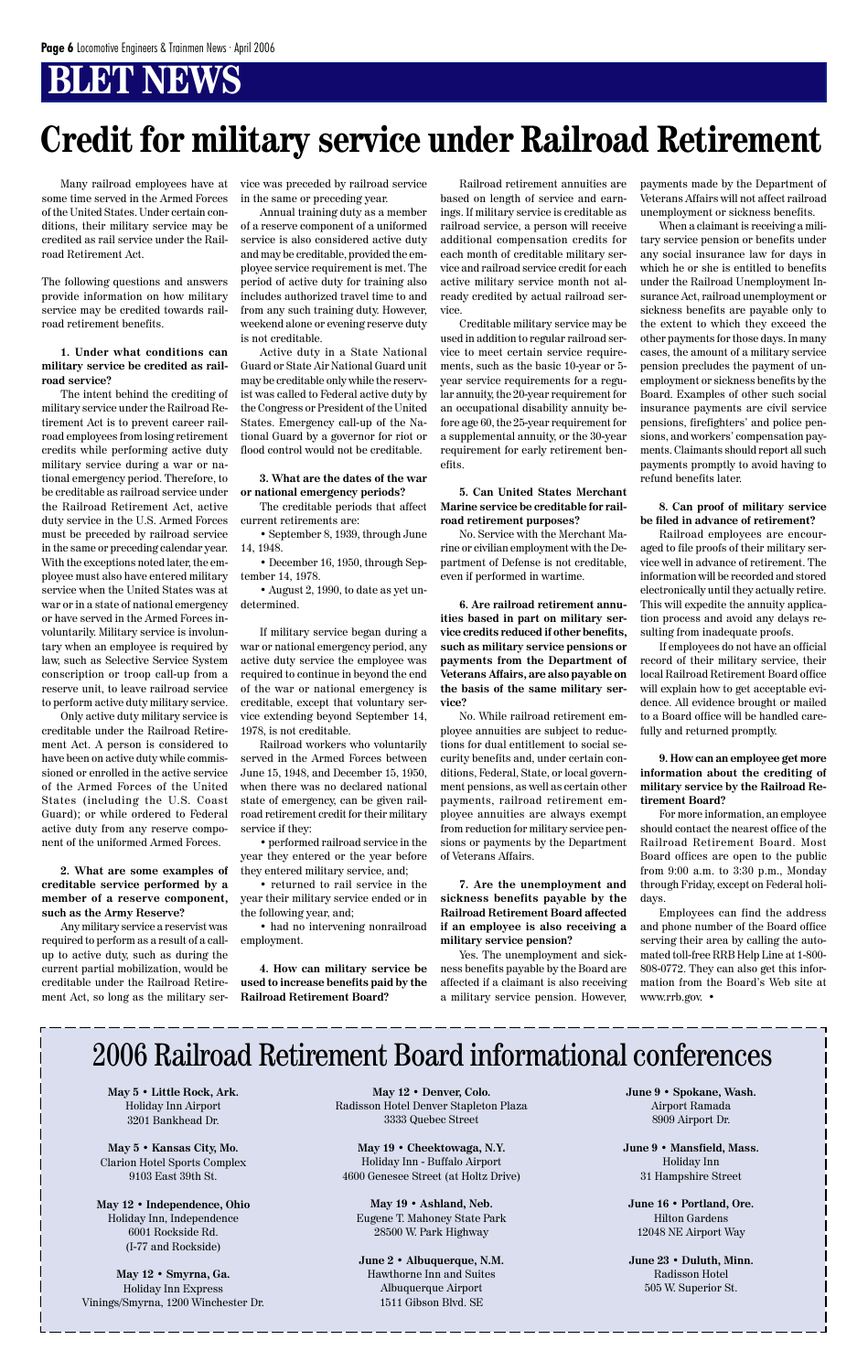# **BLEVISK**

Contract negotiations continue on SEPTA with General Chairman Richard Dixon confronting a long history of pattern bargaining with a carrier having an anti-labor culture. He likens that culture to "that of some kind of monster with SEPTA being the king of monsters."

"The Transport Workers Union, Local 234 with 5,000 members, has historically set the wage and health benefits pattern for contracts," Dixon said. "There are 15 unions representing bargaining unit employees for SEPTA's City Transit Division, Suburban Transit Division, Frontier Division and Railroad Division. Being the largest union on the property, the wage and benefit agreement reached by the TWU Local 234 establishes the pattern that is ultimately negotiated with the other unions in each round of negotiations. This has always been SEPTA's position regarding pattern bargaining.

"In November 2005, the TWU went on strike for one week before reaching a four-year deal. Now, we want the same deal and the carrier is unwilling to give it to us. The culture within SEPTA's management is hard core and dictating, in an attempt to get everything their way."

The SEPTA General Committee is also pushing for dedicated funding for mass transit throughout the state of Pennsylvania.

"Pennsylvania is one of the larger states with large mass transit systems (SEPTA in Philadelphia and Port Authority Transit in Pittsburgh) and has never had a dedicated source of funding for its transit systems," Dixon said.

Pa. Governor Edward Rendell is pushing for it also and last year diverted approximately \$214 million from state highway funding to mass transit systems in order to cover deficits.

Security is still a key issue for SEPTA employees and passengers.

"We have been working with the National Division and the BLET Pennsylvania State Legislative Board on

(rail security) for several years," Dixon said. "Since 9/11 and the incidents in Madrid and London, this has become a vital issue for our members."

The age and condition of SEPTA's equipment is a concern for General Chairman Dixon.

SEPTA is in the process of acquiring 104 new railcars to replace some of its aging equipment. The carrier has approximately 305 electric multiple unit cars, dating from 1960s and 1970s, and 45 push/pull coaches hauled by eight electric locomotives, most dated 1987. SEPTA has had a steady increase in ridership over the past decade with many of the far outlying communities wanting expansion of the commuter railroad.

"With the age, condition and demand on our current fleet of equipment. the arrival of new cars was needed yesterday," Dixon said. •

**Delegate Elections Update: —** A total of 155 IBT locals, including 12 BLET General Committees of Adjustment, had contested elections by the April 30, 2006 end date for delegate elections; delegates and alternates from other General Committees, BMWED System Federations, and IBT and GCC locals were nominated without opposition. Get the list of certified delegates at www.ibtvote.org.

Any member may contact a delegate or alternate delegate to the IBT Convention. A member needing contact information for a delegate may ask the delegate's GCA, or may obtain that information from the Election Supervisor's office.

**Delegate Convention Expenses: —** Delegates attending the IBT Convention are on official union business, and each General Committee is responsible for paying the travel, lodging, lost wages and per diem expenses for its delegates (and for alternates, if the General Committee election plan provided for that). An *Advisory Regarding Payment of Expenses for Convention Delegates and Alternate Delegates* explaining this responsibility was mailed to each General Committee and to each elected delegate and alternate. You can get this Advisory at www.ibtvote.org.

**Know the Procedures for Nominating IBT International Union Officers:—** The Election Supervisor has issued the *Supplemental Rules* that state the schedule and procedures for nominations of candidates for IBT International Union Office at the 2006 IBT Convention, which will take place in Las Vegas, Nevada on June 26-30, 2006. Get a copy of the *Supplemental Rules* at www.ibtvote.org.

**Election Protests: —** IBT members, including BLET members, have filed more than 260 protests raising issues including candidate eligibility, bulletin board access, use of union resources, and fundraising.

**Candidate Forum in August: —** The *2006 Rules* require the nominated candidates for IBT General President (or, if they choose, their General Secretary Treasurer running mates) to participate in a forum where they will have an opportunity to address issues affecting the IBT and its members. The debate will be recorded and the recording will be made available for distribution to members. Check www.ibtvote.org after the Convention for details about the date, time and location of the candidate forum.

**Do You Want Your Own Copy of the** *2006 Rules***? –** Contact the Election Supervisor's Office in Washington, D.C. and request your copy of the *2006 Rules*. Rules booklets are available in English, Spanish and French. Call toll-free 888-IBT-2006 (888-429- 2006) or send your request by email to ElectionSupervisor@IBTvote.org

Richard W. Mark Election Supervisor Office of the Election Supervisor for the International Brotherhood of Teamsters 1725 K Street, N. W. Washington, DC 20006 888-IBT-2006 (Toll Free) 202-429-0030 (Facsimile) www.ibtvote.org





particular campaign activity? Search for protest decisions and read them at www.ibtvote.org.

1 Abso.2015.012 3 OAw 27, 2023 3. 25 - Jan Struck Democratic Director of Art Northell<br>- - 1 Still - (Rey 15, 2002)

### Election Supervisor's Fifth Report to BLET Members

## *Passenger Rail News* **Negotiations continue at SEPTA**